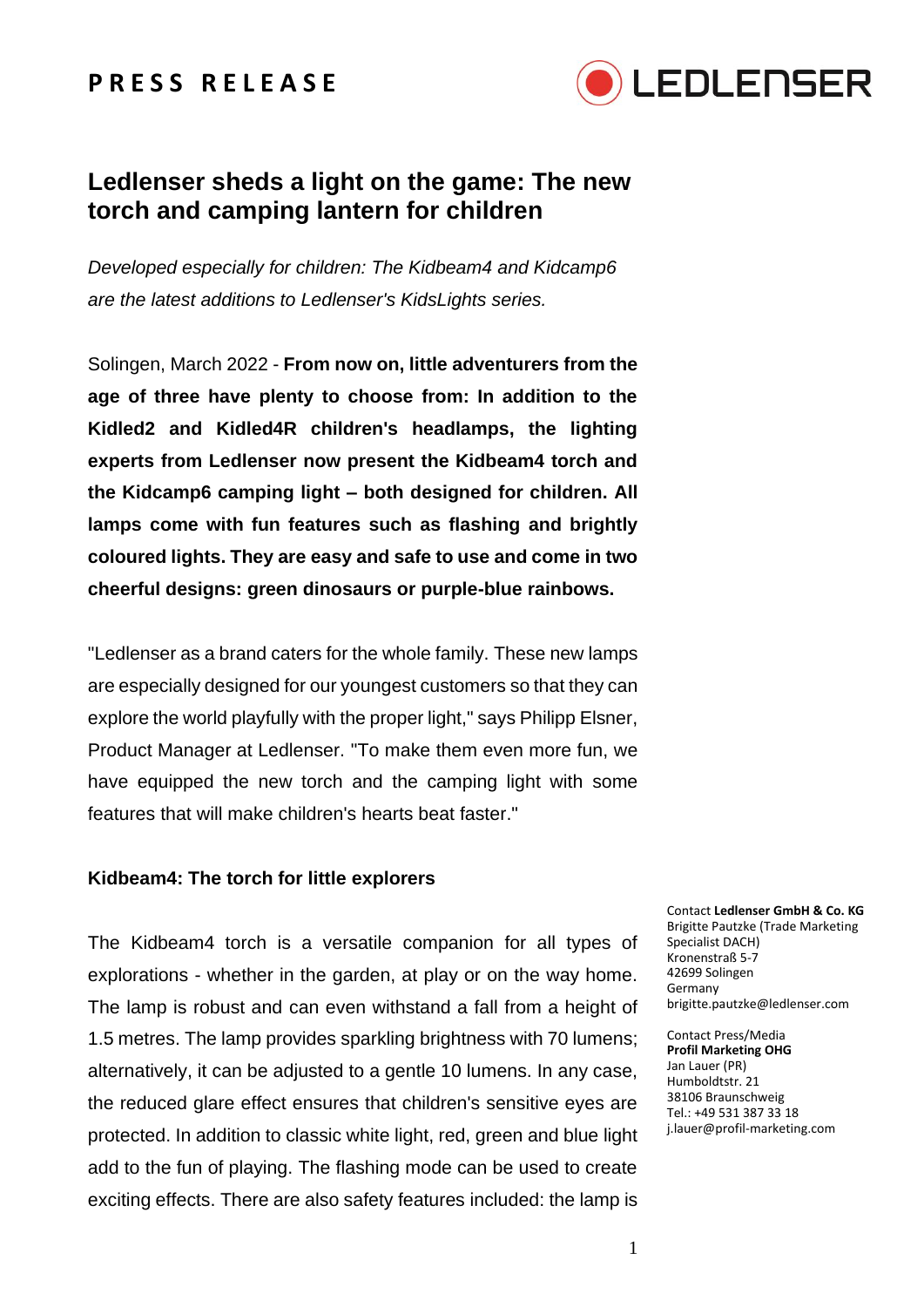### **P R E S S R E L E A S E**



operated with two alkaline batteries, which are stored in a lockable compartment. The light can be set to switch off automatically after 20 minutes in order to save energy. The torch weighs only 72 g and can also be attached with a clip, e.g., to the belt.

#### **Kidcamp6: Camping light, reading lamp, disco ball**

Cosy reading light or flashing party fun? The Kidcamp6 is both, making it a universal light source for many occasions, whether on a camping holiday or at a birthday party for children. Thanks to the fold-out hook, the round lamp can be easily attached to a tent pole for instance. As the Kidbeam4, the lamp comes with four light colours (static white, red, blue and green), which help to create different moods - from the jungle to a pirate ship. When set to flashing mode, Kidbeam6 transforms into a little disco ball.In power mode, 60 lumens provide pleasant brightness for reading or playing. Thanks to the glare-free optics, the light is easy on the eyes. In low power mode, the light is dimmed to a gentle 10 lumens. Thus, the lamp can also be used as a cosy light to go to sleep by, which turns off after 20 minutes thanks to the automatic switch-off mode. The Kidcamp 6 also features a lockable battery compartment.

#### **Prices and availability**

Kidbeam4 and Kidcamp6 are suitable for children from the age of three. Both lamps are now available in Ledlenser's online shop: [https://shop.ledlenser.com/.](https://shop.ledlenser.com/)

Kidbeam4 costs 19.90 Euros, Kidcamp6 is available at an RRP of 18.90 Euros. Also available are the headlamps Kidled2 at an RRP of 15.90 Euros and Kidled4 at 19.90 Euros. All prices include VAT.

Contact **Ledlenser GmbH & Co. KG** Brigitte Pautzke (Trade Marketing Specialist DACH) Kronenstraß 5-7 42699 Solingen Germany brigitte.pautzke@ledlenser.com

Contact Press/Media **Profil Marketing OHG** Jan Lauer (PR) Humboldtstr. 21 38106 Braunschweig Tel.: +49 531 387 33 18 j.lauer@profil-marketing.com